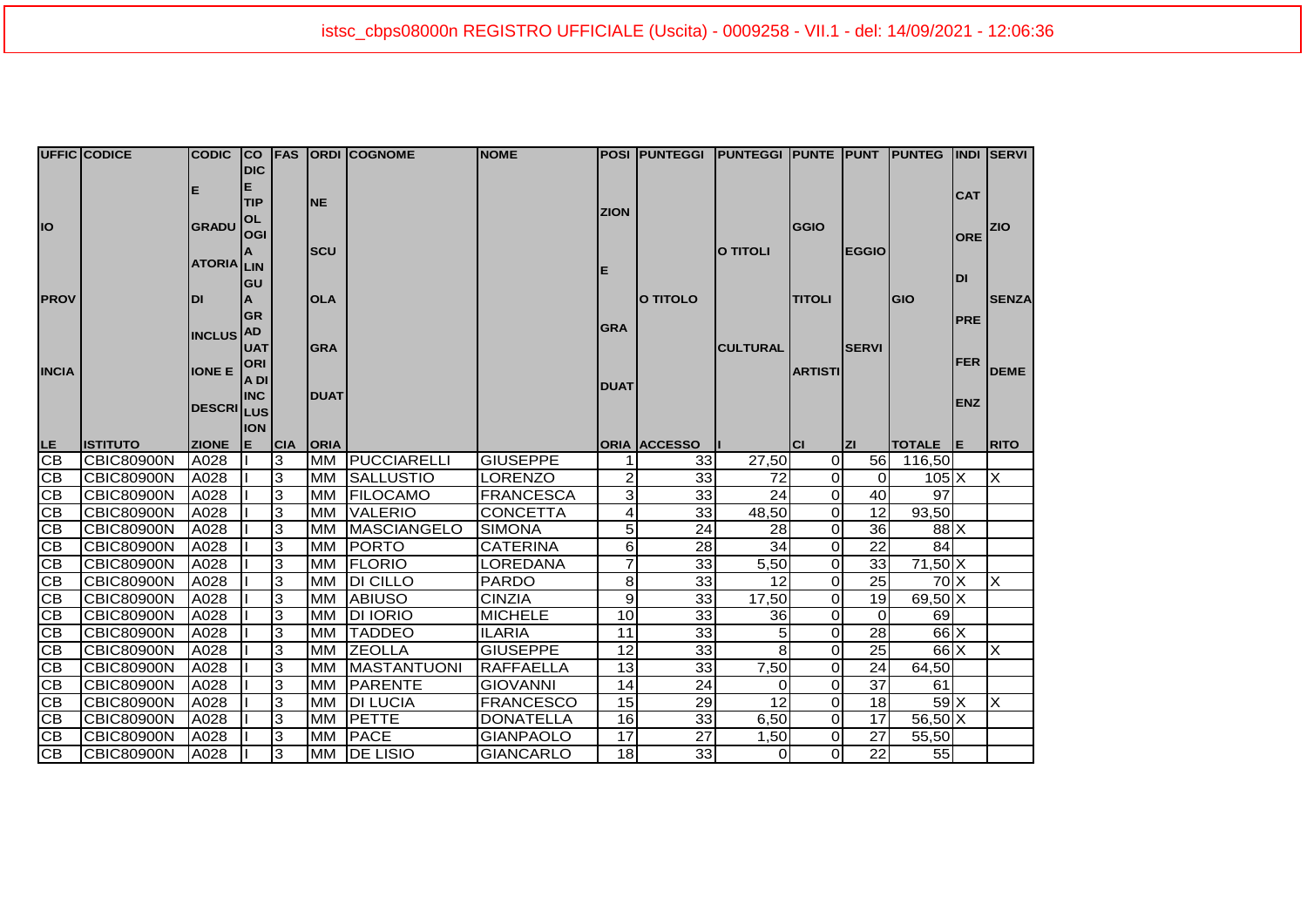| $\overline{CB}$ | <b>CBIC80900N</b> | A028 | 3 | <b>MM</b> | <b>CONCETTINI</b>   | <b>SIMONA PIA</b>  | 19              | 33              | $\vert$ 3       | $\Omega$       | 18              | $54$ $X$                              |                         |
|-----------------|-------------------|------|---|-----------|---------------------|--------------------|-----------------|-----------------|-----------------|----------------|-----------------|---------------------------------------|-------------------------|
| СB              | <b>CBIC80900N</b> | A028 | 3 | <b>MM</b> | <b>BARANELLO</b>    | <b>CINZIA</b>      | 20              | 33              | 13              | $\Omega$       | 6               | 52X                                   |                         |
| <b>CB</b>       | <b>CBIC80900N</b> | A028 | 3 | <b>MM</b> | <b>PIZZURRO</b>     | <b>FEDERICA</b>    | $\overline{21}$ | 33              | 16              | $\Omega$       | $\Omega$        | 49                                    |                         |
| CB              | <b>CBIC80900N</b> | A028 | 3 | <b>MM</b> | <b>COLELLA</b>      | <b>BARBARA</b>     | 22              | 33              | 14,50           | $\Omega$       | $\Omega$        | $47,50$ X                             |                         |
| <b>CB</b>       | <b>CBIC80900N</b> | A028 | 3 | <b>MM</b> | <b>DI LELLA</b>     | <b>STEFANIA</b>    | $\overline{23}$ | 33              | 13,50           | $\Omega$       | $\Omega$        | 46,50                                 |                         |
| <b>CB</b>       | <b>CBIC80900N</b> | A028 | 3 | <b>MM</b> | <b>CAPPIELLO</b>    | <b>CECILIA</b>     | $\overline{24}$ | 33              | 0,50            | $\Omega$       | $\overline{12}$ | $45,50$ X                             | X                       |
| <b>CB</b>       | <b>CBIC80900N</b> | A028 | 3 | <b>MM</b> | <b>DE CHIRO</b>     | <b>MARIA</b>       | 25              | 29              | 16              | $\Omega$       | $\Omega$        | $45\overline{\phantom{a}}$            |                         |
| <b>CB</b>       | <b>CBIC80900N</b> | A028 | 3 | <b>MM</b> | <b>PIETRAFORTE</b>  | <b>IMMACOLATA</b>  | 26              | 33              | 12              | $\Omega$       | $\Omega$        | $45\text{X}$                          | $\overline{\mathsf{x}}$ |
| <b>CB</b>       | <b>CBIC80900N</b> | A028 | 3 | <b>MM</b> | <b>PERONE</b>       | <b>ANNALISA</b>    | $\overline{27}$ | 33              | 12              | $\Omega$       | $\Omega$        | $45\text{X}$                          | X                       |
| <b>CB</b>       | <b>CBIC80900N</b> | A028 | 3 | <b>MM</b> | <b>ROMANO</b>       | <b>LUCA</b>        | 28              | 33              | $\overline{12}$ | $\Omega$       | $\Omega$        | 45                                    |                         |
| <b>CB</b>       | <b>CBIC80900N</b> | A028 | 3 | <b>MM</b> | <b>PATAVINO</b>     | <b>CLAUDIO</b>     | 29              | 33              | 12              | $\Omega$       | $\Omega$        | 45                                    |                         |
| <b>CB</b>       | <b>CBIC80900N</b> | A028 | 3 | <b>MM</b> | <b>VENDITTI</b>     | <b>FRANCESCO</b>   | 30              | 29              | 15              | $\Omega$       | $\Omega$        | 44                                    | X                       |
| <b>CB</b>       | <b>CBIC80900N</b> | A028 | 3 | <b>MM</b> | PETTI               | <b>ROBERTO</b>     | 31              | 28              | 3               | $\Omega$       | 12              | $\overline{4}3\overline{\phantom{1}}$ | X                       |
| <b>CB</b>       | <b>CBIC80900N</b> | A028 | 3 | <b>MM</b> | <b>SERINO</b>       | <b>ELVIRA</b>      | 32              | 33              | 4,50            | $\Omega$       | 5 <sub>l</sub>  | 42,50                                 |                         |
| <b>CB</b>       | <b>CBIC80900N</b> | A028 | 3 | <b>MM</b> | <b>DI NUCCI</b>     | <b>ANNAROSA</b>    | 33              | 29              | 13              | $\Omega$       | $\Omega$        | $\overline{4}$ 2 X                    | X                       |
| <b>CB</b>       | <b>CBIC80900N</b> | A028 | 3 | <b>MM</b> | <b>GLIOSCA</b>      | <b>ALESSIA</b>     | 34              | 29              |                 | $\Omega$       | $6 \mid$        | $42$ $X$                              |                         |
| <b>CB</b>       | <b>CBIC80900N</b> | A028 | 3 | <b>MM</b> | <b>MALERBA</b>      | <b>COSIMA</b>      | 35              | 28              | 2,50            |                | .50<br>$0$ 11   | 42                                    |                         |
| <b>CB</b>       | <b>CBIC80900N</b> | A028 | 3 | <b>MM</b> | <b>MINNILLO</b>     | <b>MARIACARMEL</b> | 36              | 33              | 2,50            | ΩI             | 61              | 41,50                                 |                         |
|                 |                   |      |   |           |                     | Α                  |                 |                 |                 |                |                 |                                       |                         |
| IСB             | <b>CBIC80900N</b> | A028 | 3 | <b>MM</b> | <b>COLONNA</b>      | <b>FEDERICA</b>    | 37              | 33              |                 | $\mathbf 0$    | $\Omega$        | 40                                    |                         |
| CВ              | <b>CBIC80900N</b> | A028 | 3 | <b>MM</b> | <b>MINOTTI</b>      | <b>GIOVANNI</b>    | $\overline{38}$ | 33              |                 | $\Omega$       | $\Omega$        | 40                                    |                         |
| CB              | <b>CBIC80900N</b> | A028 | 3 | <b>MM</b> | <b>LECCISOTTI</b>   | <b>ROSA</b>        | 39              | 25              | $\Omega$        | $\Omega$       | 15              | 40                                    |                         |
| CB              | <b>CBIC80900N</b> | A028 | 3 | <b>MM</b> | <b>DI CARLO</b>     | <b>DANILA</b>      | 40              | 33              | 6,50            | $\Omega$       | $\Omega$        | $39,50$ X                             |                         |
| CB              | <b>CBIC80900N</b> | A028 | 3 | <b>MM</b> | <b>MINOTTI</b>      | PASQUALINO         | $\overline{41}$ | 33              | 4,50            | $\Omega$       | $\Omega$        | 37,50                                 |                         |
| CB              | <b>CBIC80900N</b> | A028 | 3 | <b>MM</b> | <b>FUSCHINO</b>     | <b>LORENZO</b>     | 42              | 24,50           | 13              | $\Omega$       | $\Omega$        | $\overline{37,50}$                    |                         |
| <b>CB</b>       | <b>CBIC80900N</b> | A028 | 3 | <b>MM</b> | <b>RAIMONDO</b>     | <b>MARIA</b>       | $\overline{43}$ | 33 <sub>l</sub> |                 | $\Omega$       | $\Omega$        | 37                                    |                         |
|                 |                   |      |   |           |                     | <b>CONCETTA</b>    |                 |                 |                 |                |                 |                                       |                         |
| IСB             | <b>CBIC80900N</b> | A028 | 3 | <b>MM</b> | <b>CALABRESE</b>    | <b>MARIACARMEL</b> | 44              | 33              | 2               | $\Omega$       | $\Omega$        | 35                                    | ΙX                      |
|                 |                   |      |   |           |                     | A                  |                 |                 |                 |                |                 |                                       |                         |
| IСB             | <b>CBIC80900N</b> | A028 | 3 | <b>MM</b> | <b>PETRELLA</b>     | <b>FRANCESCA</b>   | 45              | 33              | 1,50            | $\Omega$       | $\Omega$        | 34,50                                 |                         |
| <b>CB</b>       | <b>CBIC80900N</b> | A028 | 3 | <b>MM</b> | <b>D'AVOLIO</b>     | <b>ANGELICA</b>    | 46              | 33              | 1,50            | $\Omega$       | $\Omega$        | 34,50                                 |                         |
| <b>CB</b>       | <b>CBIC80900N</b> | A028 | 3 | <b>MM</b> | <b>MACOLINO</b>     | <b>FABIANA</b>     | $\overline{47}$ | 33              |                 | $\Omega$       | $\Omega$        | 34                                    |                         |
| CB              | <b>CBIC80900N</b> | A028 | 3 | <b>MM</b> | COLANTUONO          | <b>ANTONELLA</b>   | 48              | 33              | 0,50            | $\overline{0}$ | $\Omega$        | 33,50                                 |                         |
| CB              | <b>CBIC80900N</b> | A028 | 3 | <b>MM</b> | <b>PALUCCI</b>      | <b>MARIANGELA</b>  | 49              | 33              | 0,50            | $\Omega$       | $\Omega$        | 33,50                                 |                         |
| <b>CB</b>       | <b>CBIC80900N</b> | A028 | 3 | <b>MM</b> | <b>GIANCOLA</b>     | <b>CRISTINA</b>    | 50              | 28,50           | 5               | $\Omega$       | $\Omega$        | 33,50                                 |                         |
| <b>CB</b>       | <b>CBIC80900N</b> | A028 | 3 | <b>MM</b> | <b>DE MAIORIBUS</b> | <b>GIOVANNA</b>    | 51              | 33              | $\overline{0}$  | $\Omega$       | $\Omega$        | 33                                    |                         |